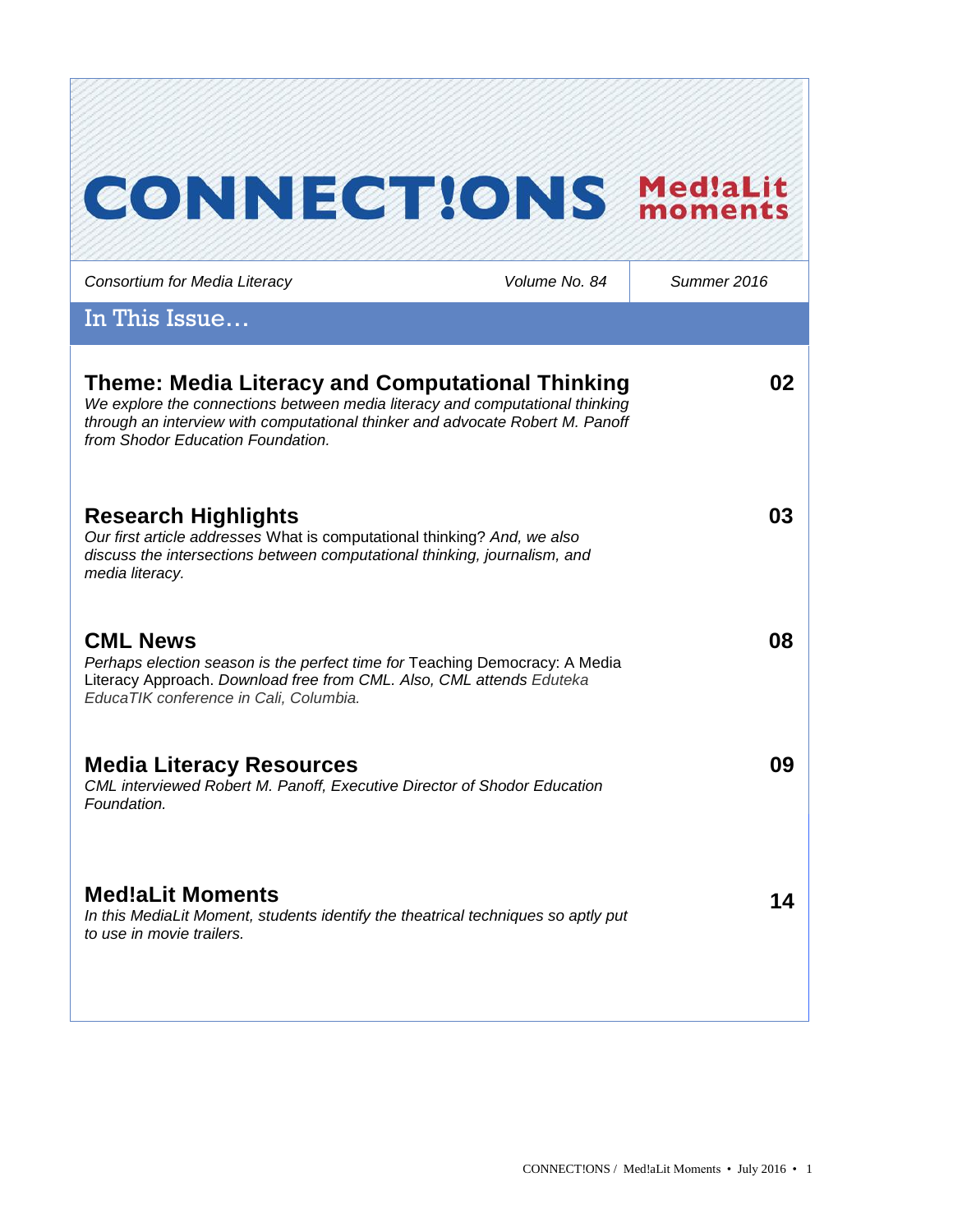# Theme: Media Literacy and Computational Thinking

Interpretation is a strange beast. We're always interpreting the world around us, and, as the core concepts of media literacy point out, interpretation is conditioned by our values, lifestyles and beliefs. And yet we must always rely on interpretations of what we see, hear and read to make reasoned decisions on matters large and small, and even life and death. To make wise choices possible – the ultimate goal of media literacy – we must take account of both the qualitative and quantitative sides of our interpretations.

As we've argued in the pages of *Connections*, certain answers to questions are less valuable than the quality of the process by which we arrive at our conclusions. Take, for example, a news article mentioned in our interviews with Robert Panoff, director of the Shodor Foundation for computational thinking, based in Durham, North Carolina. Panoff said:

"If people are making arguments with quantitative evidence, it takes a little bit of time to think about, what are they really trying to tell you? There was a big article in the *New York Times* years ago talking about the impact of the Internet on travel agencies and how small agencies were being hurt disproportionately compared to large agencies. And their evidence was that the writers had looked at travel agencies that had closed in the previous three or four years. Among large agencies, meaning agencies that had three or four or more agents, more than 30% of the travel agencies had closed, but amongst small agencies, the number that closed was more than a third. But I'm reading this article, and I'm thinking, that's the same number or it could be, right? And I don't have any more data than what was published in the *New York Times*. But what if it turned out that there were exactly 34% of each small and large firms that closed? As a percentage, couldn't you describe that as more than 30%?"

How often will news readers continue reading an article which includes statistical evidence that does not point to a well-defined issue? Rather than resist the urge to come to a quick conclusion, the immediacy of coverage and the abbreviated format of news may encourage readers to do just that. Readers of the *New York Times* article may have rushed to the support of smaller agencies. And yet the evidence to support that judgment was less than impressive. The quality of the reasoning processes encouraged by the *NYT* article was less than ideal. Computational thinking is devoted to enhancing the development of such process skills.

In this issue of *Connections*, we present an interview in which Robert Panoff shares his knowledge of computational thinking. In our first research article we present some of the connections between media literacy and computational thinking. In a shorter article, we traverse some of the more unexpected connections between media literacy and computational thinking, particularly in the work of Ursula Wolz—programmer, consultant and academic who demonstrates the connections between journalism and computational thinking. And in our MediaLit Moment for this issue we ask students to identify the creative techniques used in movie trailers.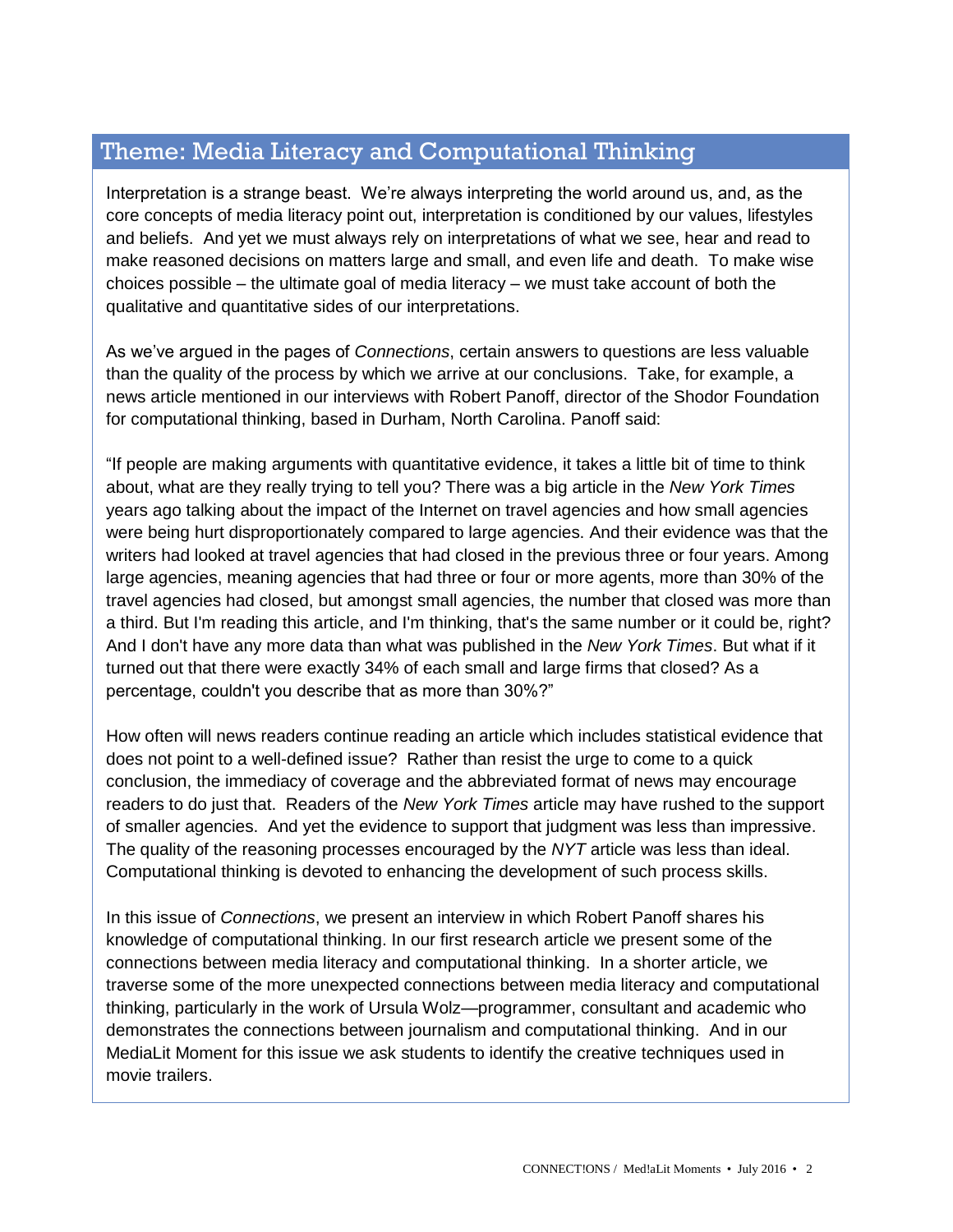## Research Highlights

## **An Operational Definition of Computational Thinking**

What is computational thinking?

The International Society for Technology Education (ISTE) just adopted in 2016 a new set of educational standards for students that call for students to develop skillsets enabling them to become agents of their own learning, and "Computational Thinker" is a key element of that skillset: Empowered Learner, Digital Citizen, Knowledge Constructor, Innovative Designer, Computational Thinker, Creative Communicator and Global Collaborator [\(http://www.iste.org/standards/standards/for-students-2016\)](http://www.iste.org/standards/standards/for-students-2016). Regarding Computational Thinking (CT), ISTE stated: "Students develop and employ strategies for understanding and solving problems in ways that leverage the power of technological methods to develop and test solutions." More detailed descriptors of skills for each learning arena, including CT, are also provided by ISTE.

In 2011, ISTE and the Computer Science Teachers Association (CSTA) collaborated with leaders from higher education, industry and K-12 education to develop and publish an Operational Definition of Computational Thinking for K-12 Education. Here are the elements of that definition:

Computational thinking (CT) is a problem-solving process that includes but is not limited to the following characteristics:

- Formulating problems in a way that enables us to use a computer and other tools to help solve them
- Logically organizing and analyzing data
- Representing data through abstractions such as models and simulations
- Automating solutions through algorithmic thinking (a series of ordered steps)
- Identifying, analyzing, and implementing possible solutions with the goal of achieving the most efficient and effective combination of steps and resources
- Generalizing and transferring this problem solving process to a wide variety of problems.

Of particular interest to us at CML are the dispositions or attitudes that are considered essential dimensions of CT:

- Confidence in dealing with complexity
- Persistence in working with difficult problems
- Tolerance of ambiguity
- The ability to deal with open-ended problems
- The ability to communicate and work with others to achieve a common goal or solution.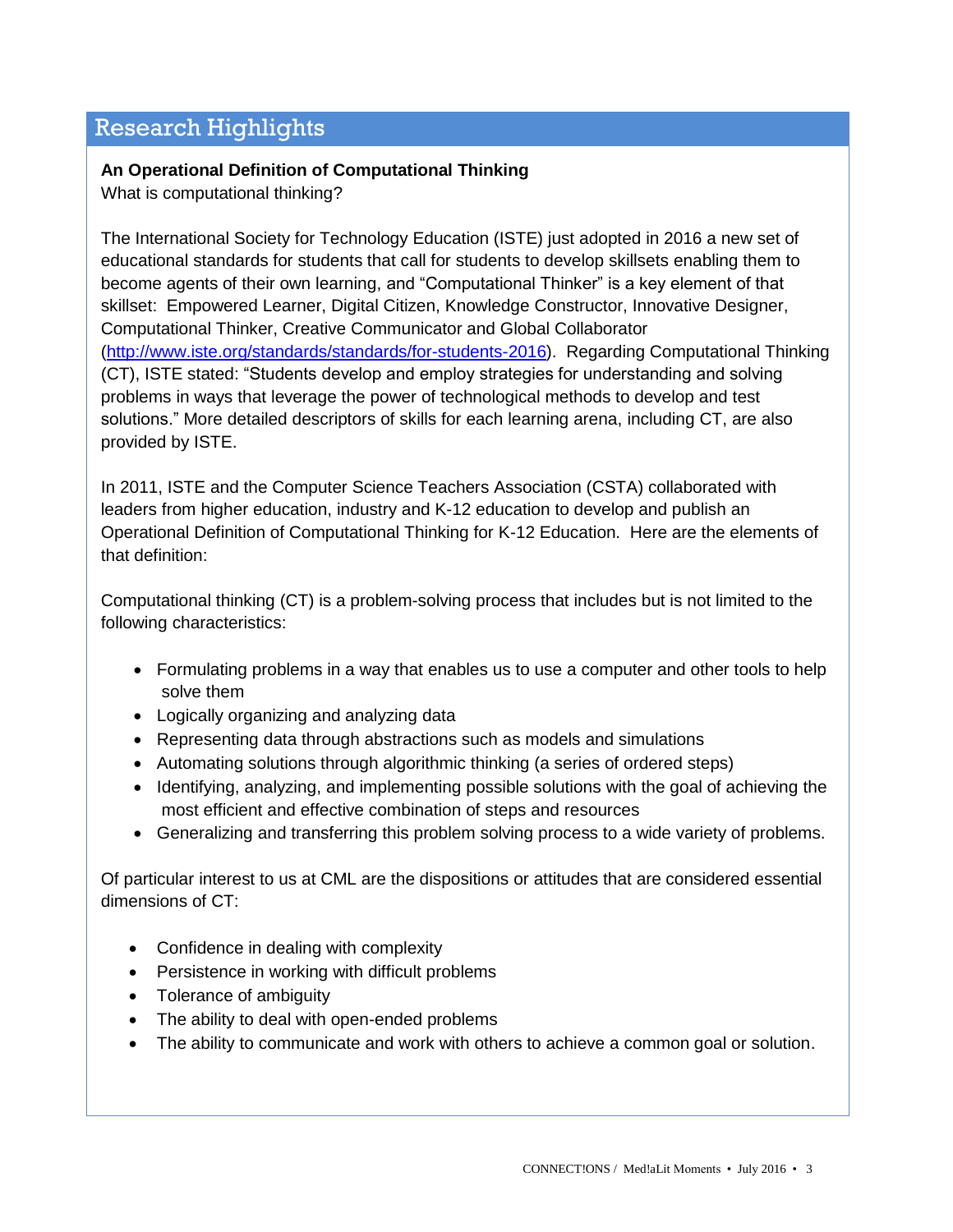## **Intersections between Media Literacy and Computational Thinking**

A networked model of education, suitable for  $21<sup>st</sup>$  century education and embodying the 4 C's of Creativity, Collaboration, Critical Thinking and Communication, centers around learning inquiry processes as well as content knowledge, so that learners are prepared to interrogate media and information anywhere, anytime. The Shodor Foundation's work in computational thinking embodies these qualities, providing many resources for teachers and students alike, with materials that are modular, interchangeable, and explorative. Shodor's Executive Director, Robert Panoff, remarks, "With computational thinking and dynamic visual interactivity, every equation becomes an exploration." Panoff emphasizes "pathways, not pipelines," meaning that students may pursue competence in computational thinking regardless of age.

With the ISTE/CSTA definition of computational thinking, the role of process skills becomes much more visible than in some other disciplines-- "Generalizing and transferring the problem solving process to a wide variety of problems." In discussing computational thinking as a skill set for the 21<sup>st</sup> century, Masha Mohaghegh and Michael McCauley highlight "... the importance of the algorithm and solution design process, rather than the solution itself, and, while coding and programming language syntax is important, conceptualization is more essential, as it can be transferred to other areas of study" (p.1528).

While it's a given that visual literacy is part of media literacy, computational thinking utilizes visualization for deeper understanding of problems. Panoff likes to point out the "big lie" of mathematics textbooks with sentences beginning, "As you can see. . ." Instead, visualization becomes an essential component of practice.

The ISTE listing of attitudes and dispositions that are essential dimensions of computational thinking (or CT) include "The ability to deal with open-ended problems." While the context for these problems often has to do with problems in engineering, the Empowerment Spiral of media literacy practice – Awareness, Analysis, Reflection and Action -- certainly involves an openended pursuit of solutions to urgent issues of media and society.

Computational thinking empowers students of all ages. For example, in the TangibleK program created at Tufts University, a curriculum geared towards pre-K to second grade students aims to teach a particular subset of mental tools to young children that are useful for applying computational thinking in a robotic context. The curriculum is based in MIT scientist and educator Seymour Papert's theory of constructionism: a "learn by doing" approach to education; recognition of the importance of objects for supporting the development of concrete ways of thinking and learning about abstract phenomena; and understanding that powerful ideas can empower the individual. "A powerful idea is a central concept within a domain that is at once epistemologically and personally useful, interconnected with other disciplines, and has roots in intuitive knowledge that a child has internalized over a long period of time" (Bers, p.4).

While analysis through media literacy processes has typically focused on qualitative analysis, the skills associated with computational thinking encompass the quantitative side of the media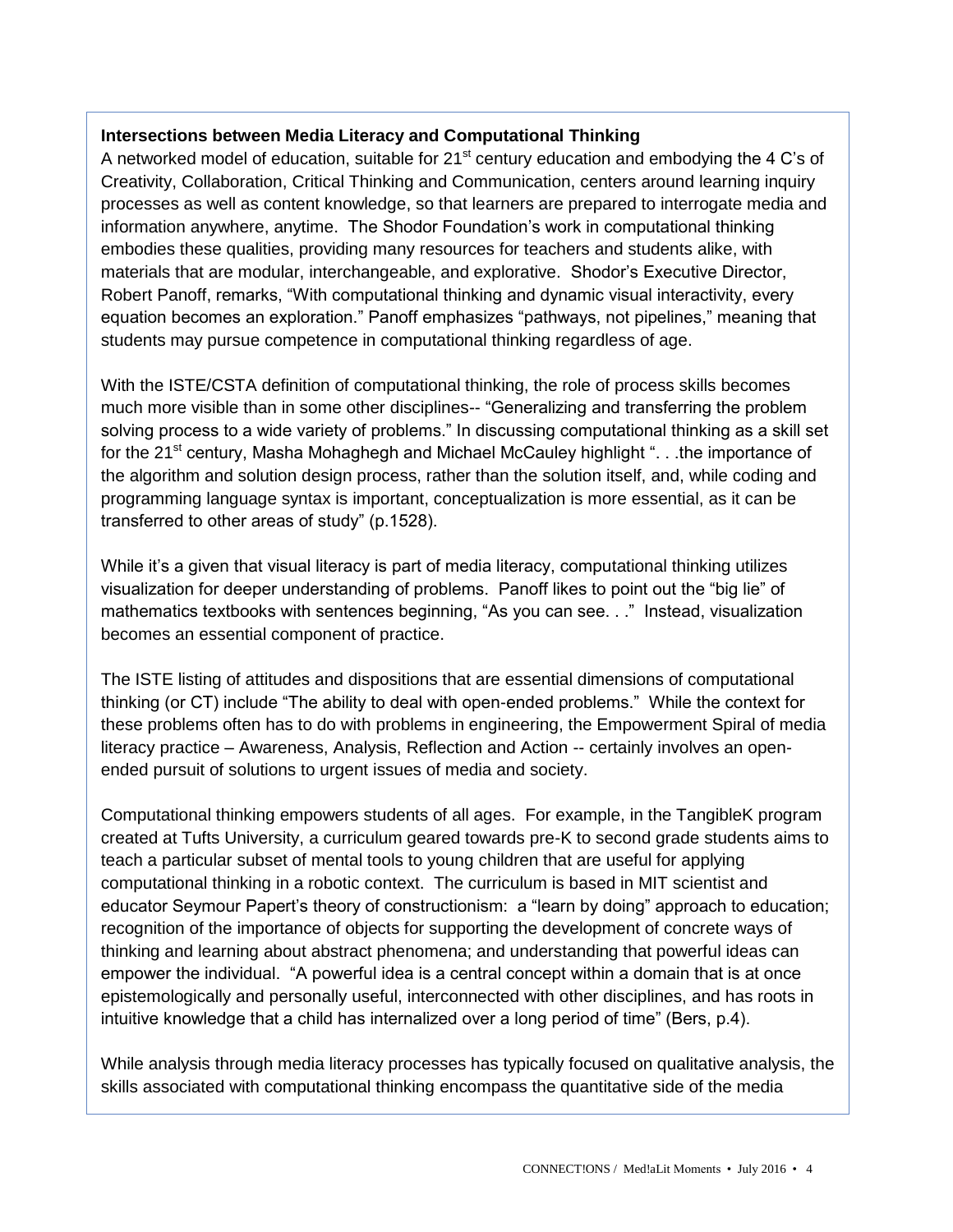literacy equation for deconstruction and construction. Where re-iteration and successive approximation characterizes searches for engineering and CT solutions, both media analysis and media production involve repeated processes used to reach an intended goal. Furthermore, the Core Concepts/Key Questions of media literacy serve as "objects" that can be applied to media content anywhere/anytime, using both quantitative and qualitative tools of analysis.

Collaboration and project-based learning are common to both fields, and real-world applications projects are the norm.

The operational definition of CT is also a framework which combines a discrete set of skills, habits of mind and dispositions which form the basis of CT practice--in much the same way that the Core Concepts create guidelines for inquiry.

Where media literacy is concerned with the credibility of information, CT deals with similar issues. Panoff asks questions such as these: "What's the quality of the data that you're working with? Does it provide you with valuable information? How do you know? Do we have a better understanding now that we've done this work?" And he asks why it matters: "How or why is this an important way of looking at the world?"

Assessing risk, and arriving at reasoned judgments are common to both CT and media literacy practice. As CML has long stated, the ultimate goal of media literacy education is to "make wise choices possible." This takes proficiency in both qualitative and quantitative reasoning.

Though CT is grounded in mathematics and the sciences, creativity and innovation is an inherent part of CT. According to Mohaghegh and McCauley, "It is a combination of logical, arithmetic, efficiency, scientific, scientific and innovative thinking, together with qualities as creativity and intuition" (1525).

Like media literacy processes, CT practice doesn't just solve problems. Examining values and assumptions is also clearly part of CT. In one of his interviews, Panoff relates a story about observation and reflection. "My mother told me always to do something before I cross the street. What do you expect she told me? She said, "Look both ways." So I look to the left, I look to the right, I step into the street, my mother jerks me back and yells at me, "Robby, what are you doing? Didn't I tell you to look both ways?" "I did." "Didn't you see that car coming?" "Yeah. You told me to look both ways. I did." I was told an algorithm. The algorithm is 'look both ways,' and I did. But I'm still getting in trouble because basically, I followed the precept of 'do as you're told.' I did, but there wasn't this extra step of knowing the reason why I was making these observations. The process of crossing the street involves looking both ways, but the purpose is to use that information to make a decision. I look to see whether a car is coming, and whether the driver can see me. If they can see me, they'll stop and I'll be safe. I was told to look both ways, and I did, but the reason I'm making these observations is that I'm going to use that information to make a decision whether to step from the curb or not.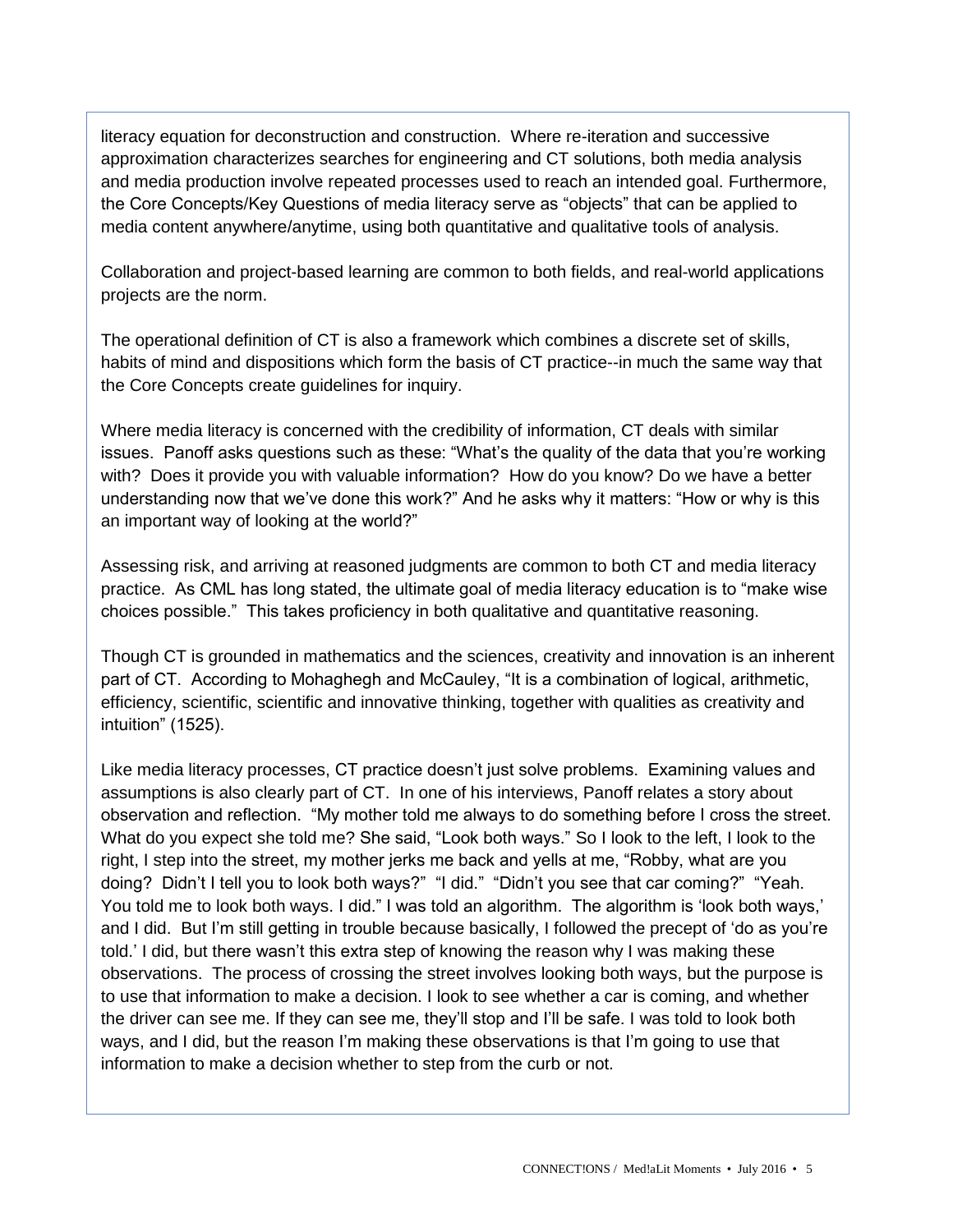## **Novel Connections Between Journalism and Computational Thinking**

In an article for *ACM Transactions on Computing Education*, Ursula Wolz and her colleagues at The College of New Jersey documented the results of a program implemented at Gilmore Fisher Middle School, Ewing, New Jersey, supported by a three year grant from the National Science Foundation Broadening Participation in Computing program. Wolz and Kim Pearson are the cofounders of the undergraduate program in Interactive Multimedia at TCNJ. Like the TangibleK robotics program at Tufts (see our first research article for more), constructionist theories of development advanced by Seymour Papert and Sherry Turkle formed the theoretical basis of the Interactive Journalism Institute for Middle School.

The project aimed for broadened participation in computing; required a multidisciplinary collaborative perspective that extended beyond traditional STEM disciplines; aimed to infuse the program in existing educational institutions; and insisted that the program be accessible to K-12 teachers. For the project, Wolz and Pearson recruited students who were not identified as "math and science types," but instead had a bent towards language arts. They also intentionally recruited teachers who are normally isolated from the STEM disciplines.

In explaining their motivations, Wolz and her colleagues write, "Our work is multidisciplinary, informed by the following perspectives: 1—computational thinking and the pipeline crisis in Computing and Information Technology – 2—interactive journalism and its isomorphism to computational thinking – 3—creating equity through sustainable professional development. The unifying theme is that expanding participation in the computer science pipeline will require inquiry-based student engagement that allows young people to be innovators rather than simply users of computing technology. The experience must create a supportive, cooperative culture for students and their teachers that extends beyond the classroom in which all members develop confidence and competency" (3).

In addition, Wolz and her colleagues write, "Civic media is only one of many fields recognized as computing dependent. For example, professional journalists have been using and building databases since the early 1990s, and a number of news organizations that won Pulitzer prizes over the last 15 years had "database editors" on their teams. Underlying both computing and journalism are foundational principles of information access and dissemination, fact analysis, process description and decision making for results presentation. Both journalists and computer scientists embrace these neutral terms to describe how to construct a news item and a software artifact, respectively. As Adrian Holovaty has observed, journalism and computing are both concerned with gathering, organizing and presenting structured data" (7).

The first summer institute of the three-year program consisted of two weeks, scheduled in early July 2008. The first week was exclusively for teachers, who partnered with college faculty and trained undergraduates with expertise in interactive journalism to complete a story assignment. In the second week, the teachers worked with middle school students recruited from their school. In the second summer, the returning teachers and trained undergraduates took primary responsibility for both weeks. They were funded through NSF and were journalism, computer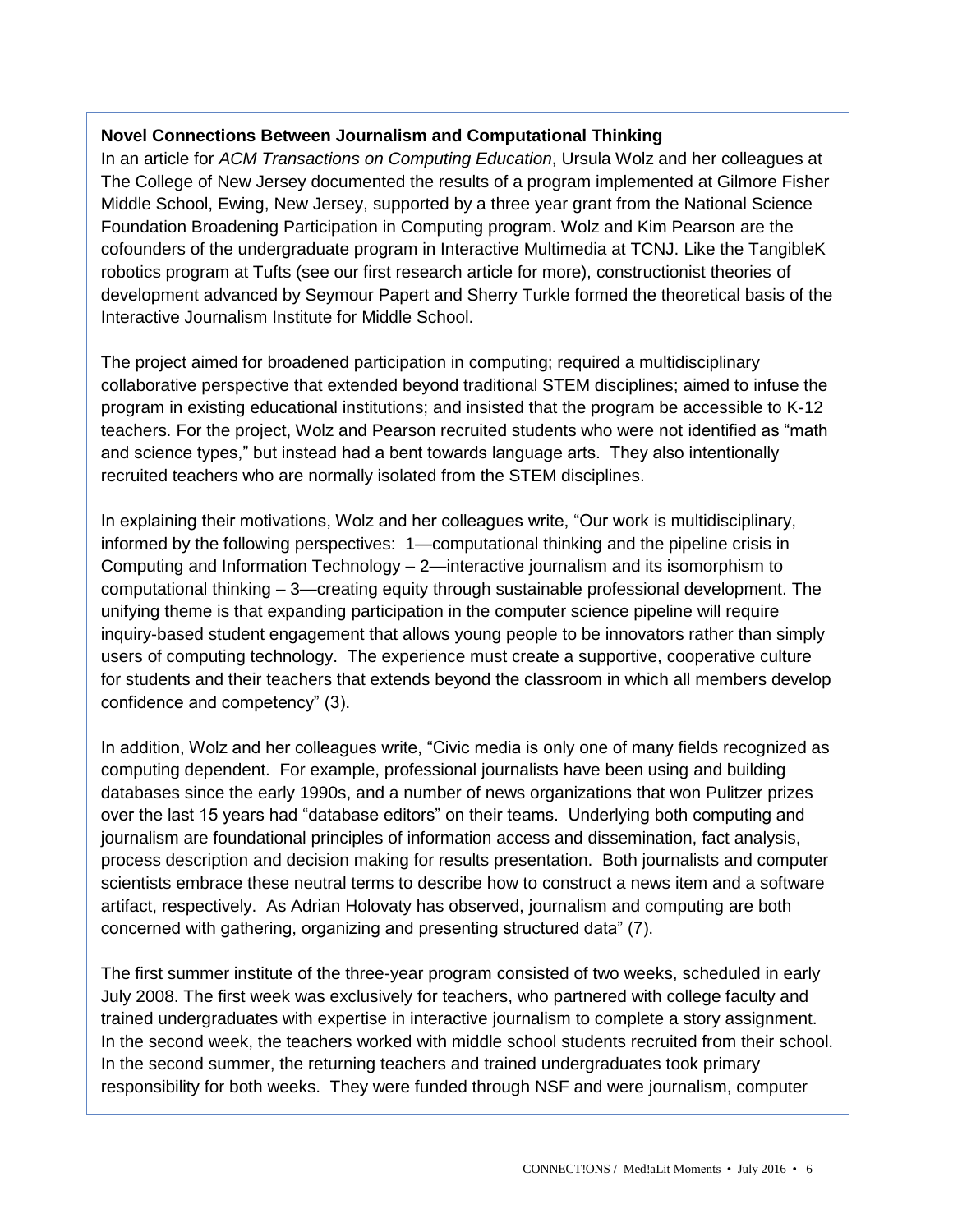science, English and interactive multimedia majors.

In the first week for teachers, lecture was minimized. Technical and conceptual training were front-loaded, leaving significant time for researching, writing debugging, editing and production late in the week. During that week time was allocated for teachers to reflect on their process as a group. Teachers also contributed to assigning students to beats based on their knowledge of the students' learning styles, leadership skills, interests, and personal dynamics. A teacher, an undergraduate student and three to five students covered a beat together.

The second week was a one-week camp with the students. Days began with warm up exercises for team building; after lunch students participated in activities with computing themes, as well as activities to build cooperation across beats. The majority of the week's curricula focused on teaching the basics of interactive journalism, and explicitly pointing out its relationship to computational thinking. Topics included, what news is, what it means to cover a beat, and how journalists file an online article consisting of text, graphics, video and animations. Next, students were gently introduced to procedural animation via Scratch. Then they were given explicit models of animations that illustrate news stories, and encouraged to write their own.

While the article includes an evaluation of the success of the overall project, including afterschool programs and infusion into general language arts and social studies curricula, that first summer institute was especially noteworthy: "Our intent in this demonstration project was to gradually, over two years, relinquish ownership of IJIMS and to eventually see adaptation of the model in mainstream classrooms. To our delight, the teachers far exceeded our expectations. They and their students produced a magazine in the first summer that incorporated all the elements of journalism and computational thinking we identified" (8).

#### **Sources Cited**

- Wolz, et al., "Computational Thinking and Expository Writing in the Middle School *ACM Transactions on Computing Education* 11.2 (2011): 22 pages
- Bers, Marina U., "The TangibleK Robotics Program: Applied Computational Thinking for Young Children." *Early Childhood Research and Practice* 12.2 (2010): 1-17
- Mohaghegh, Masha, and Michael McCauley. "Computational Thinking: The Skill Set of the 21<sup>st</sup> Century. *International Journal of Computer Science and Information.* 7.3 (2016): 1524-1530.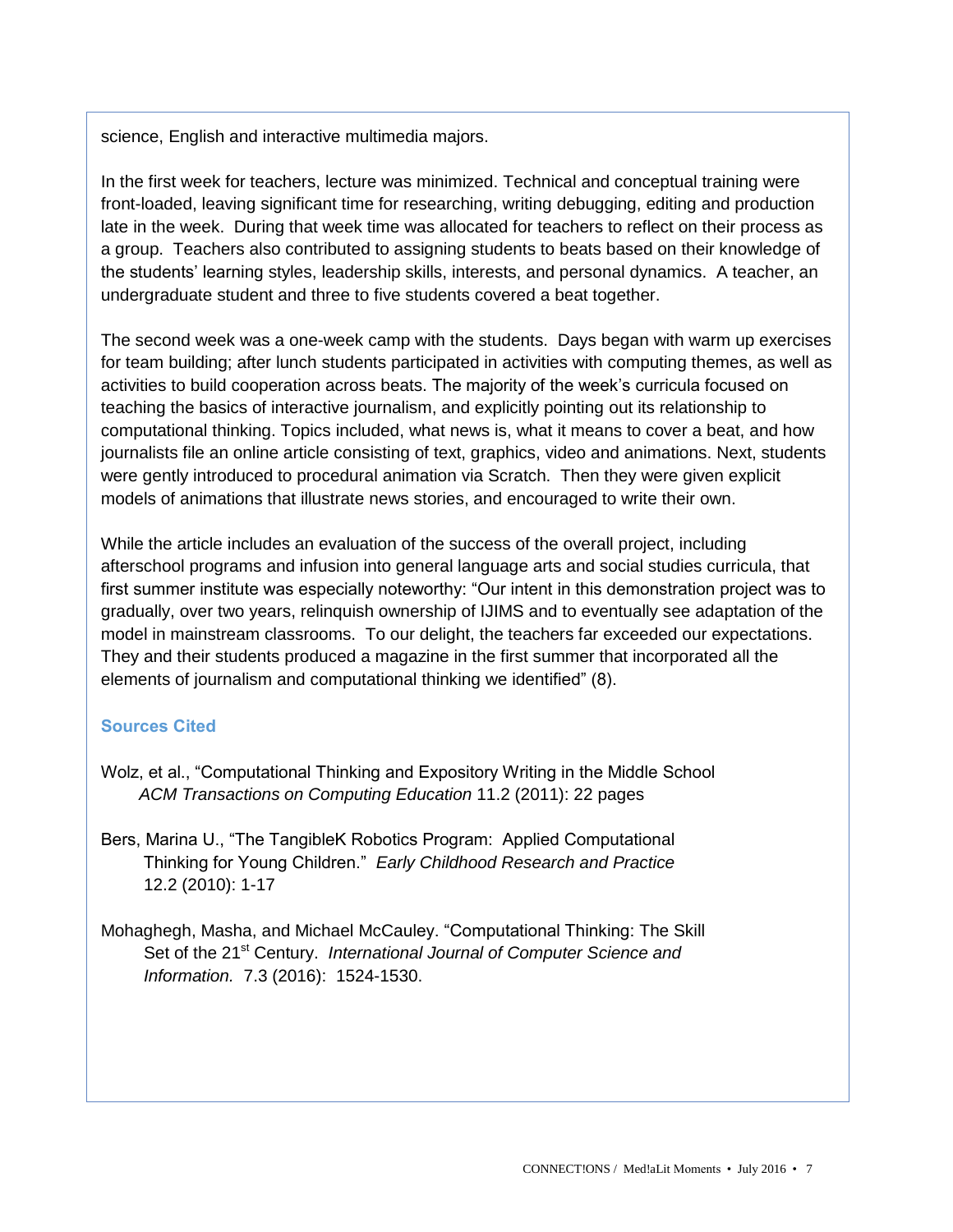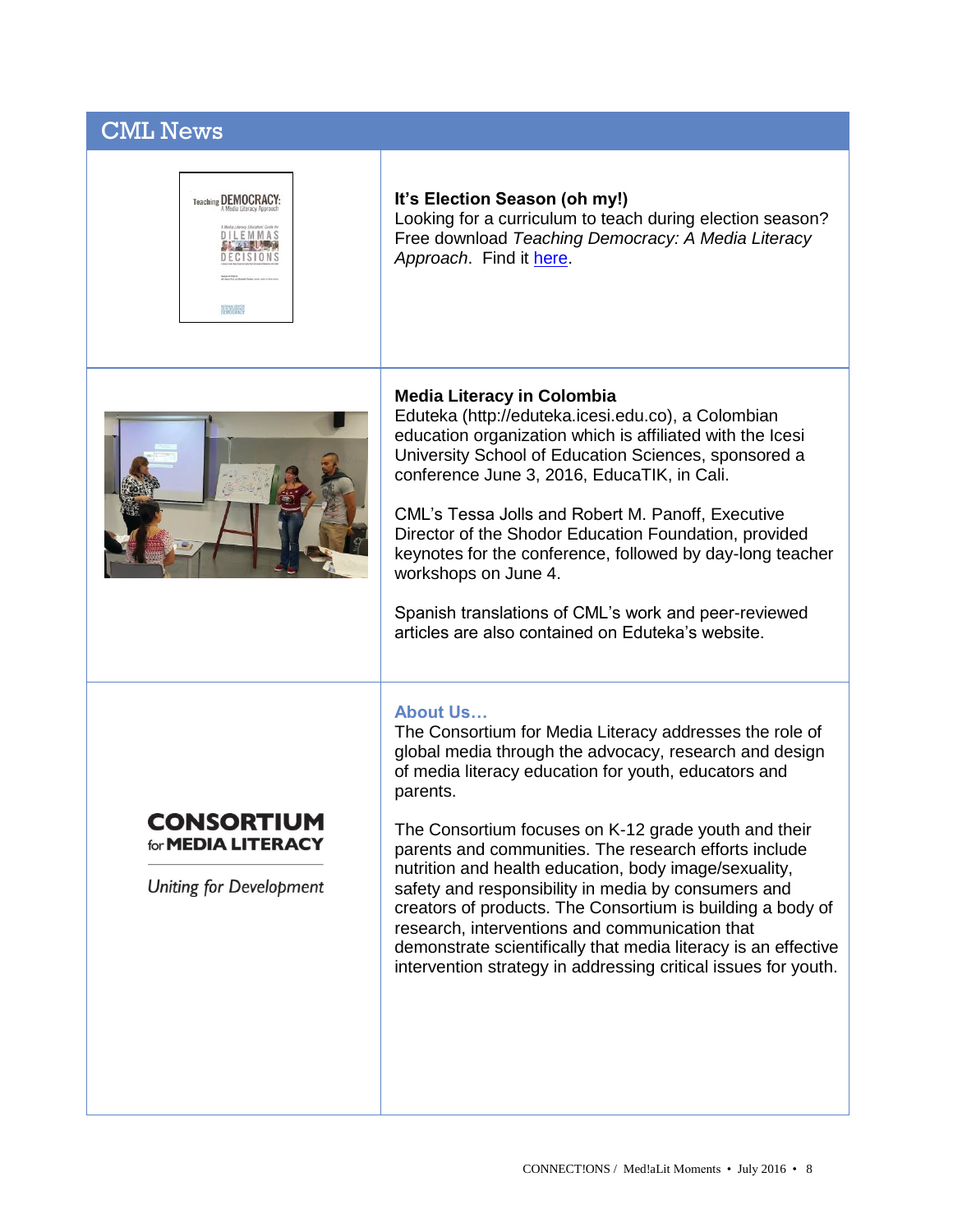# Resources for Media Literacy

#### **CML Interview with Robert M. Panoff, Executive Director, Shodor Education Foundation**

*CML interviewed Robert M. Panoff on June 27, 2016. The Shodor Education Foundation, established in 1994, is a nonprofit organization serving students and educators by providing materials and instruction relating to computational science (scientific, interactive computing) [http://www.shodor.org.](http://www.shodor.org/)*

**CML:** What is your definition of interactive computing?

**Bob:** We actually use three words: dynamic, visual and interactive. So the dynamic part is that, once you start doing something there is action that continues with or without your intervention. The visual part is that you see multiple representations, that could be the changes of numbers, the changes of and colors, the changes of an image. Take, for instance, an example that we use frequently with students:

<http://www.shodor.org/interactivate/activities/RabbitsAndWolves/>

In this interactive model, you have actual rabbits moving on a screen or cartoon images of rabbits moving on a screen. But it's visual and you have multiple ways of interpreting what you're seeing. And the interactive part is that you are determining and controlling aspects of what you're doing while you're doing it. It's not simply static on a page. You could be interactive with a book because you're the one turning the pages, but we mean something more than that. We mean that the actual interaction with the mathematics, changing the parameters, changing the values, are such that you can get a deeper understanding of what you're studying, what you're looking at, what's being presented to you. Because you're actually engaged in the process of steering or running the application.

**CML:** Your Project Succeed Environmental Science workshop on global warming and forests gives students maps, tabular data and even Excel spreadsheets from the U.S. Geological Survey to help students think about the possible effects of global warming on different species of trees. Just seeing the data represented in so many different formats was truly an interesting experience.

**Bob:** The other part of what we do is, in all of these things, we make everything available to everyone. If you go to the top of the Rabbits and Wolves page, you'll see there's an instructor button, or tab. It looks like manila folders. If you click on the instructor folder, there are suggestions for teachers, there are standards that help them align to different states or national standard arrangements, there are discussions, there are lesson plans. If you're actually going to teach this Tuesday morning at 9:30, is there anything else we can provide that would help you be successful? We've also realized that in both the homeschool and traditional brick and mortar school models, these are things for which the instructor doesn't have to be a teacher, and the teachers could be the students themselves.

A lot of these could be self-directed activities. Right now, all summer long, we teach different topics different weeks. So all this week in the morning we have kids learning iPhone programming concepts, and in the afternoon, they take a class called "Modeling Your World,"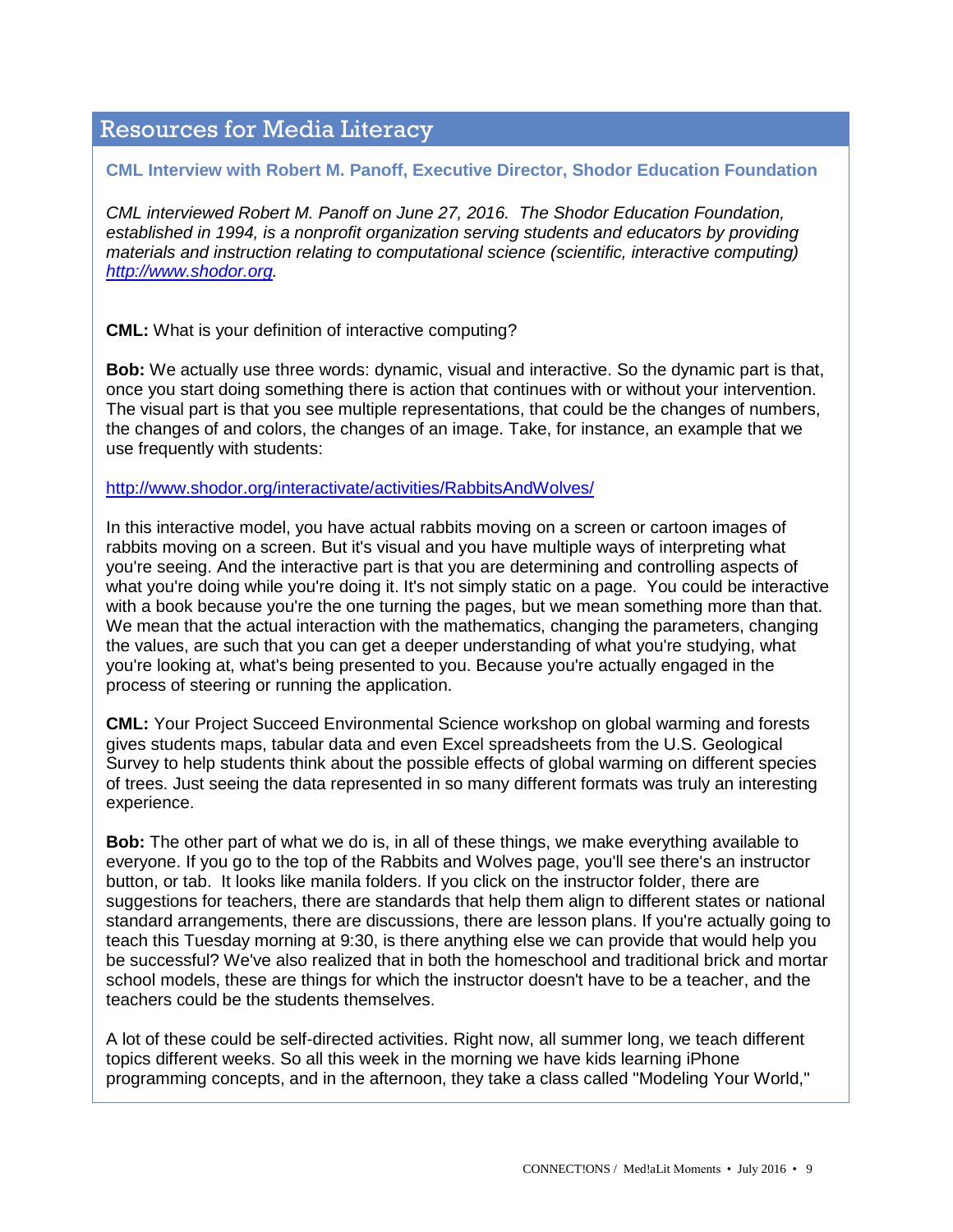which explores everything from atoms to galaxies and the environment in between, so every day of the week they study a different part of science that could be used with, or could be studied with, computer models, and they learn how to actually build those models by seeing how models have already been built. The lessons for that are then made available, so if teachers want to take that material and bring it into a regular classroom, or they want to do an enrichment after-school program, or they want to do a Saturday program, or a summer program, we've already knocked all the hard parts out, and so they could take our materials and adapt them and choose to adopt them, and then they can become very good at it.

It's a model where we're trying to invert the normal process where the school board tells the teachers what they have to teach, and then the teachers have to do all the adaptations on their own and then eventually they become adept at it; whereas in our model a teacher could go on our website and become adept – and then they could adapt the materials and then ultimately choose to adopt them. Instead of the "adopt, adapt, adept" model, we start with teachers becoming confident themselves and then give them the ability of modifying things to fit their own classroom and then they can choose to use them or not. We are not selling anything, it's not a canned curriculum that school boards are forcing on teachers. Most of our stuff teachers or students are choosing to use them themselves.

**CML:** That's so powerful -- it's the approach that CML uses too, with our framework -- teaching people, What is it? How does it work? What does it mean? How can you apply it to different contexts, different subjects, different situations? And then, how can you see if it's really working? This is an inquiry-based approach that invites learning rather than dictates set answers.

**Bob:** Yes, we've categorized inquiry processes into four basic types: **Open Inquiry,** where there is very little teacher guidance at all. It's just let the students do whatever they want and if they're interested and capable they can figure out things on their own. Then there's **Seeded Inquiry,** where you show students something interesting and show them how you did it or how you learned it and what they could be capable of doing and then that gives them an idea to get going. Then you have more complicated approaches, including what we call **Guided Inquiry**, where you have a set of instructions that might be a little more detailed and the discussion about what people are learning also has to be moderated because the students may not realize what they are doing or how they are doing it. And then the last approach, which people tend to overdo sometimes, is called **Directed Inquiry**, where you basically give students a glorified worksheet that says "Do this, do this, do this, do this, do this. Now tell me what did you get?" Right? And so, there's very little inquiry in **Directed Inquiry**, and there's very little inquiry ultimately in **Open Inquiry,** since students often are lost and overwhelmed. The other two approaches – **Seeded and Guided Inquiry** -- seem to be quite successful.

**CML:** Would you please give an example of why you find **Open Inquiry** less successful?

**Bob:** Our current best example of the weakness of **Open Inquiry** without any direction is, "If I ask you 'What is the boiling point of radium?' Do you happen to know it?"

#### **CML:** No.

**Bob:** What would you probably do if somebody were to ask you and you were in front of a computer?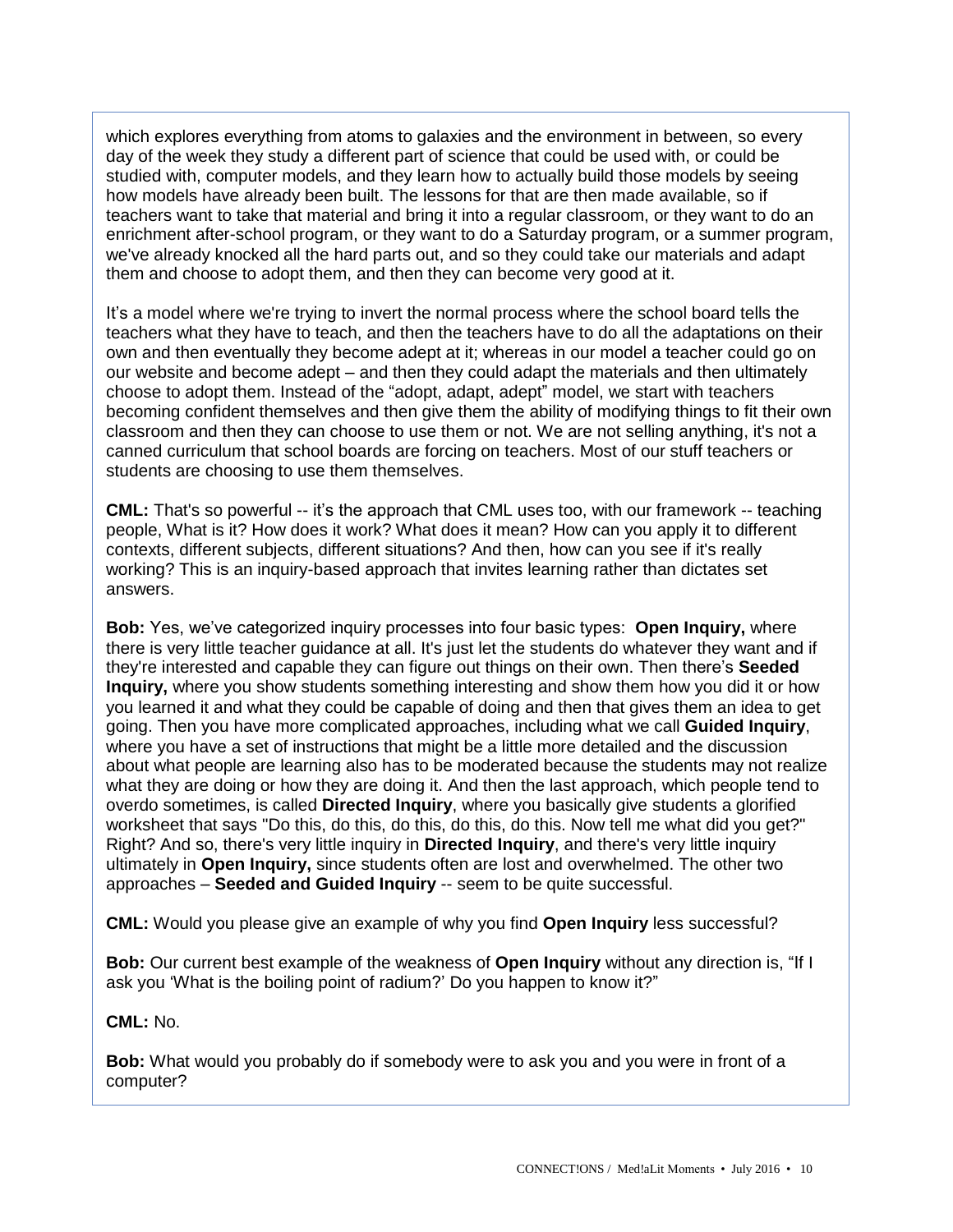#### **CML:** Google!

**Bob:** Okay, but the first number that pops up that Google shouts at you is about 1140 degrees Celsius, if you look at the very first link right under that number it's more than 1700 degrees Celsius, if you look at the next link it's 1500 degrees Celsius.

#### **CML:** Wow, interesting.

**Bob:** So the question is if you just say, "Oh well, just look it up, whatever you get from the internet! Well how do you know?" If you didn't know what the boiling point of radium was to begin with, do you have any better idea what it is now?

#### **CML:** No.

**Bob**: And the numbers are not even close. It's not like you are talking about a third or fourth decimal place rounding error or a small difference in how something was measured. There's a lot of stuff that's out there in science which is just totally inexplicable. The phrase I use all the time is "indefensible." I'm not saying it's right. I'm not saying it's wrong, I'm saying there's no reason to believe it. It's indefensible. You have no way of telling yourself which is, quote, unquote, "right or wrong" but what you do know is the numbers are all over the place.

#### **CML:** Right.

**Bob:** And then there are other more subtle ones like, you're measuring properties of the earth, the mass, the radius, the volume and you get eight different answers from eight different websites, and they are all close but they are not the same. And why is that? And so, without some guiding, without some intervention, students can be left with the idea that we don't know anything. Or -- and this is unfortunately the more common case -- they don't even notice there's a difference. They just take the first number. And they say, "Okay, there it is."

**CML:** And then the next question is, "Well then how do you help them resolve this?" Because they are getting different answers, so it can get into the whole importance of content knowledge. What is the content? What's defensible? What isn't? What are the criteria? How do you go about that and what are the parameters?

**Bob:** Right, and one of the things that we've learned is that sometimes you have to go off grid and go find an expert. And that expert may not be in the business or have the time to put up a webpage, you know? But, if you talk to somebody at Duke, or Harvard, or CalTech, or UC Irvine, or somebody credible and you say "Okay, if I needed to know this, which of these values is closest, and do you have any idea what was done?" It's pretty clear that Google by itself is not the arbiter of these things. Pre-Internet I would take kids to the library and have them look up properties of planets or properties of materials, and they would ask, "Why are these numbers different?" But it still depends on who measured it, how it was measured, and the kind of experimental design that was used. It would get them to understand that, most of the questions in science do not have a unique, singular answer. It's a process of inquiring and judging that gives you the confidence that you've learned something.

A lot of properties in science depend on how they're measured. And some are more accurate measurements, some are more precise measurements. The question we always ask is, "How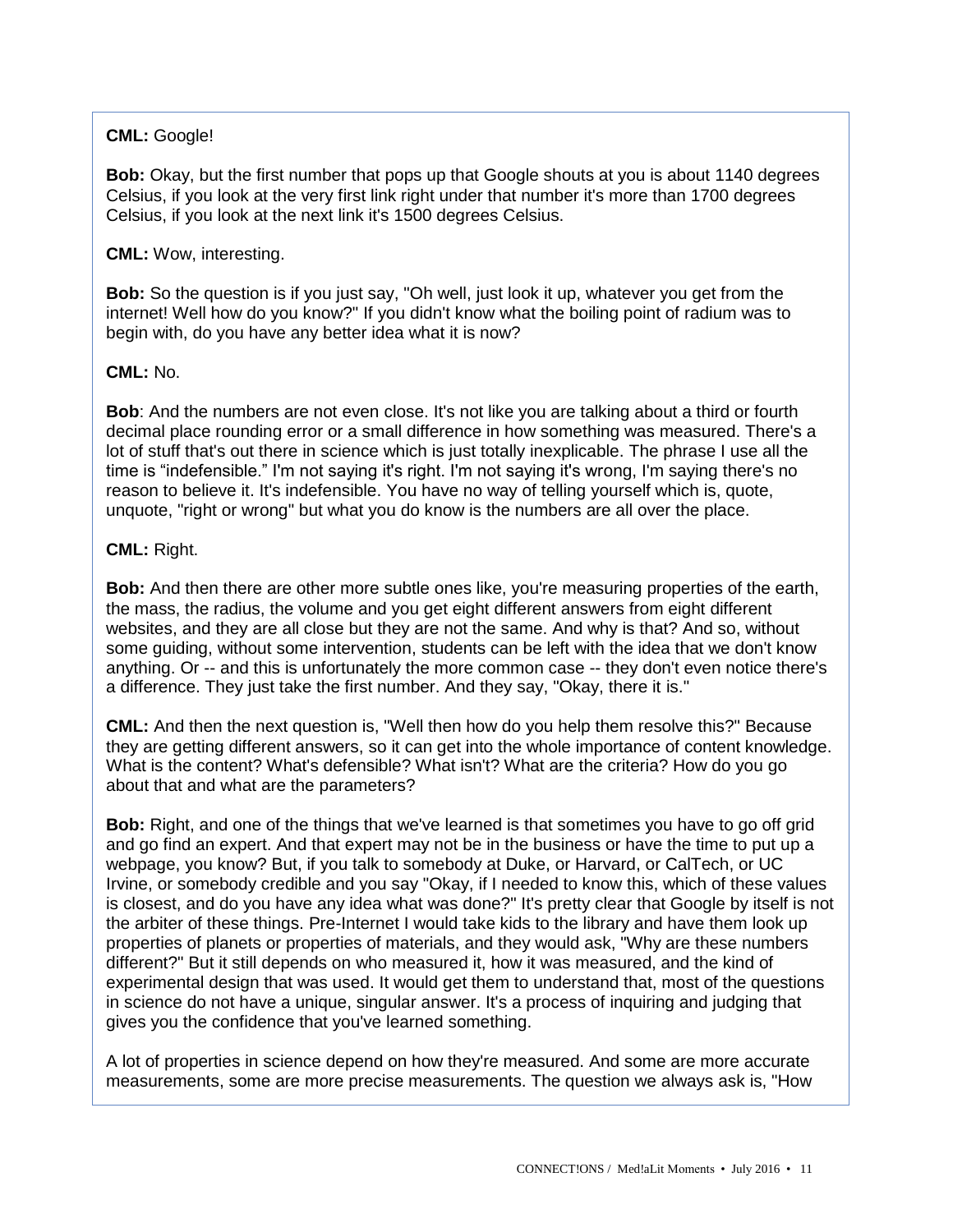#### do you know?"

**CML:** *How do you know?* And then, in a way*, what is your own application? And how important is it?* So there's a lot of judgment involved. You have to assess the risk of being wrong. [laughter] Or, the precision involved. So it really raises serious issues that come up in terms of the content versus the process. Where are the lines with content? They're not as definite as people like to think!

**Bob:** There's a whole range of things that people are doing these days that, from a science standpoint, are highly questionable. Computers do not use exact numbers; they use approximations of numbers. Then the mere fact that we're using a computer to do these different calculations, introduces another layer of uncertainty that can be handled, but you have to know that it needs to be handled. And there's a lot of details in how the math is done at simple levels that, again, depending on how you calculate something, you can get surprising answers because you weren't expecting them.

One of the things we teach about computers is, the difference between arithmetic, which is exact, and what we call "numerics", which is the computer's approximation of arithmetic. Especially with decimal numbers or fractions, you learn somewhere in school about infinitely repeating decimal representations of fractions. There are some fractions that are not exact, if you were to figure out what they were, there'd be a repeating pattern of so many digits, and then again and again. Those would be the rational numbers. The ones that don't repeat are irrational, like pi.

#### **CML:** Right.

**Bob:** So if you were to use pi on a computer, what you're really using is some of the digits of pi, because at some point your computer says, "Look I'm going to give you only 16 digits. I'm not giving you an infinite number." So you're going to cut some off, and now you don't have pi, you have almost-pi. What happens is there's an entire field of applied mathematics which cares as much about the algebra of inequality as the algebra of equality.

So, one or two numbers close to each other, because they're on a computer, they may never be exactly the same. So if you want to ask the question, "Did the car hit the truck?" Well how do you know? Well, because they were at the exact same location. Well…computationally, if you had one equation telling you where the car was, and one equation telling you where the truck was, you may never get a place where they were exactly at the same place at the same time. There might have been a time slip because time is not continuous on a computer. Right? And so, if you're trying to reconstruct an accident, let's say in a law case, you're going to be approximating that. It's not going to be exact but it may be defensible. You may learn something from it. And that's the whole goal, to be able to say, "When have I learned something, and how do I use that knowledge to learn something else?" And then you set limits. You say, "OK, within this realm, within this limit, this is what we can say," and that may be good enough. TV shows illustrate this principle all the time. If you're viewing a TV show on law, the characters will never say what's true. They'll say, "Can you give us your opinion to within a reasonable degree of scientific certainty." And that's what you're hoping for, is a reasonable degree of scientific certainty, and then helping kids realize they could do that too.

**CML:** And in a sense, the lessons are that ultimately, we have to learn to live with some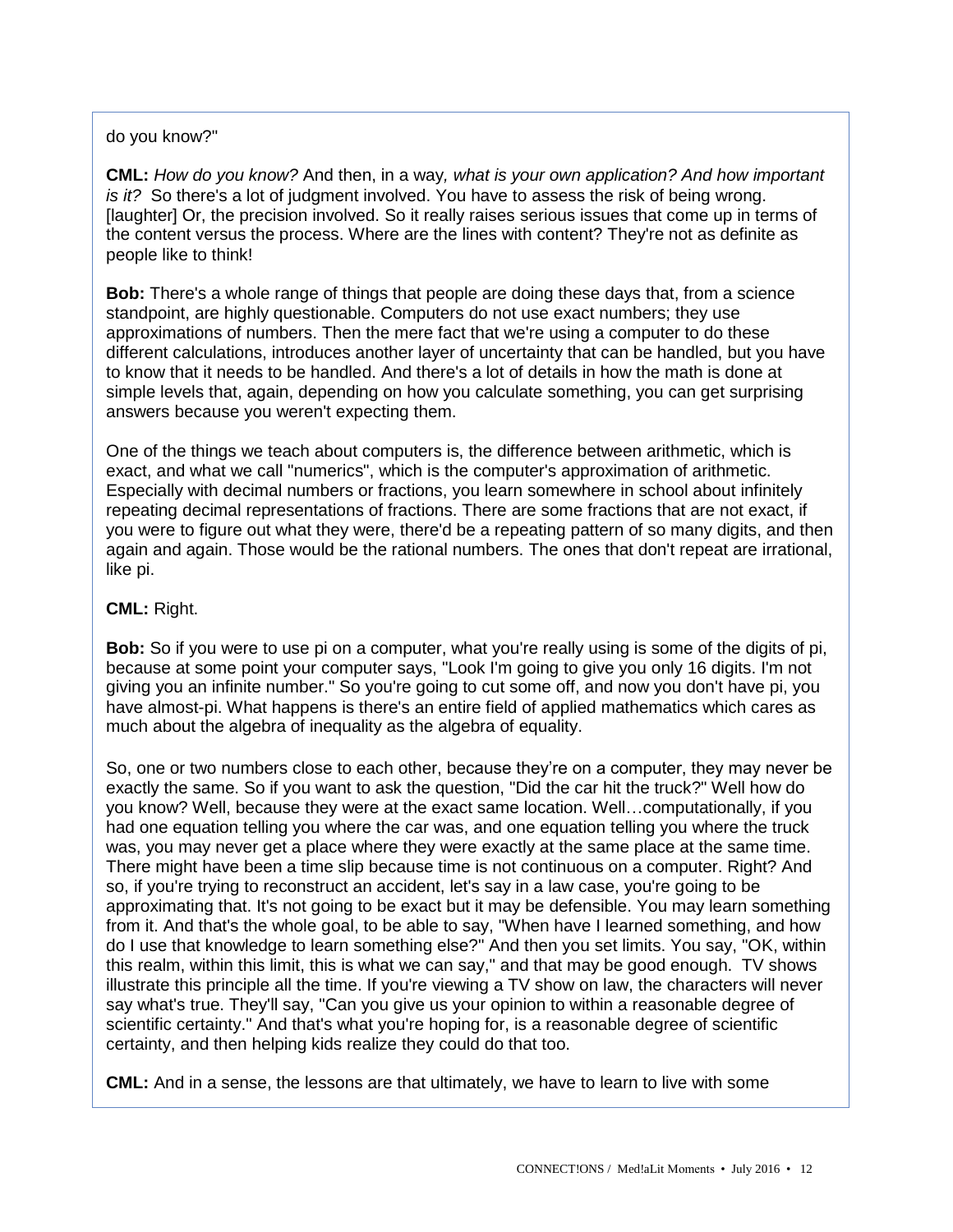ambiguity. There just aren't 100% guarantees on anything.

Bob, do you have a list on your website that details issues that teachers need to be aware of regarding algorithmic thinking, computational thinking, and numeric thinking?

**Bob:** Either fortunately or unfortunately, most of the people that actually take the time to write something like that and get it published take very extreme views that embody their own way of looking at the world. I don't know if anyone's done a survey of the range of things that people do. But, on one end, you have a view of the world in which everybody should learn how to program.

Because, in this view, it's all about computer programming. And some of us believe that modeling is more important than programming because you can always hire and outsource programming, but what's never been outsourced is the job of telling the programmer what to do. So the next higher level is modeling and that's what some people think is computational thinking. And then you have other people who say, "Oh, nobody ever has to write anything. Everybody just buys applications like Excel or Word." I mean nobody writes their own word processor, you just use Word. Nobody writes their own spreadsheet, you just use Excel. So what we really need to do is to teach the awareness of what are the applications that people use on an everyday basis to use a computer or to interact with data. We don't really need to teach anything more, they say. And again, these are all very different views of what kids should learn how to do. Obviously, they could build on each other. You could learn what's in Excel, and you could learn how to program on your way to learning other things, but you don't have to.

**CML:** Great Britain is requiring coding for all students now. So they are taking that first approach that you mentioned.

**Bob:** Yes, and Switzerland is taking the approach that modeling is most important. The guy that wrote one of the best NSF-funded modeling programs called, "Agent Sheets and Agent Cubes," was actually born in Switzerland. He's now a professor in Colorado. Now, he's going back half-time to Switzerland to make sure that every kid in Switzerland knows how to build a computer model, not necessarily write a computer program.

I don't know if England is going to go the way of the US, but in the US, one of the real problems we have right now is that there's been this big push for computer science, and many undergraduate schools are seeing a massive increase in the number of students who say the name of the degree they want to go after is computer science. The problem is that what many colleges mean by computer science isn't necessarily what business or the country needs. They're dumbing it down. They're taking out the math and science requirements. So students know how to make a loop, but they don't know what that loop loops. If you told them, "Write me a code that loops integers from one to 100 in steps of two," they could do that, because you just told them everything. But can they solve problems?